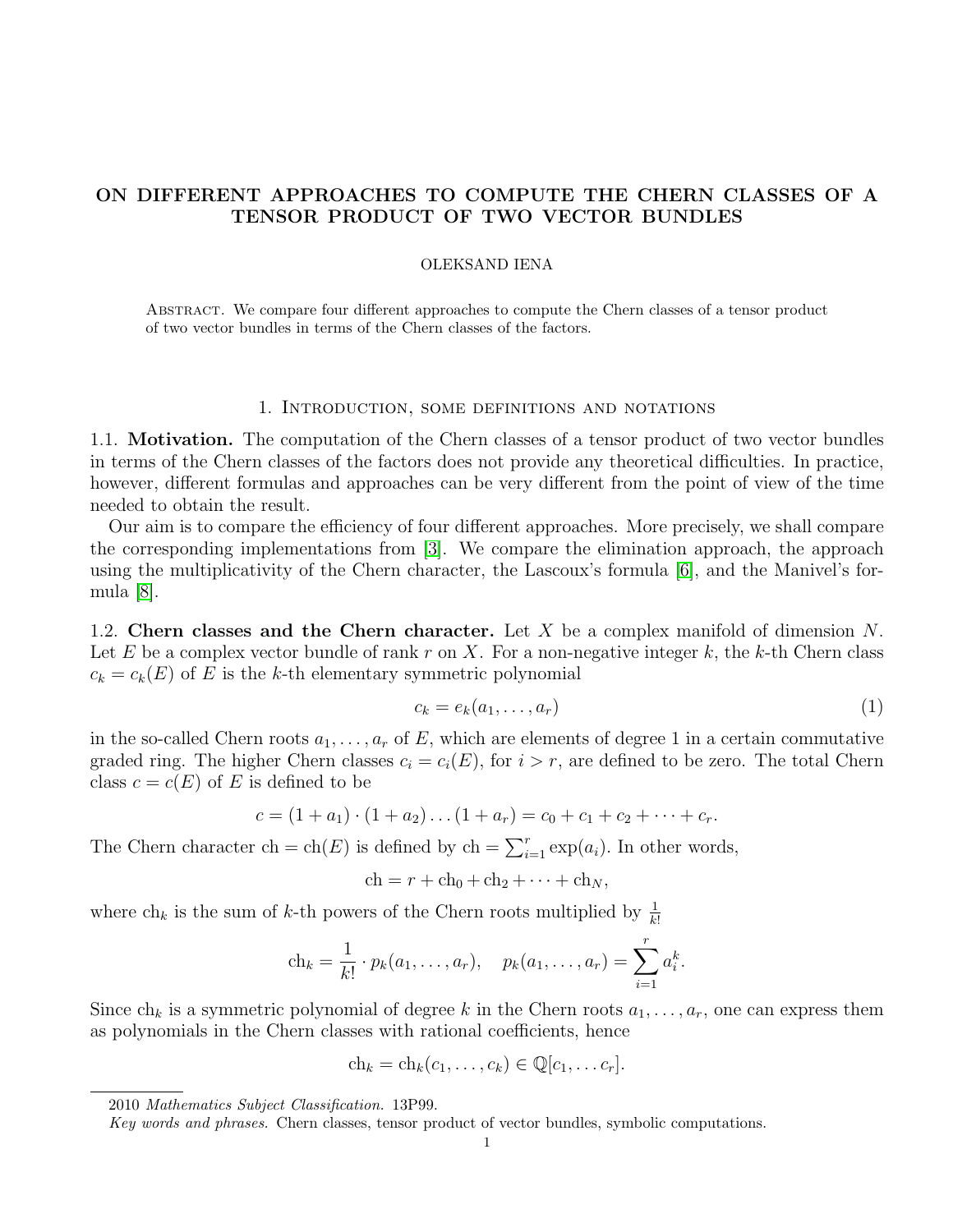For a given partition  $I = (i_1, \ldots, i_m)$ ,  $0 \leq i_1 \leq i_2 \leq \cdots \leq i_m$ , the Schur polynomial of E can be defined in terms of the Chern classes by the second Jacobi-Trudi (second determinantal) formula

$$
S_I = S_I(E) = \det \begin{pmatrix} c_{j_1} & c_{j_2+1} & \dots & c_{j_n+n-1} \\ c_{j_1-1} & c_{j_2} & \dots & c_{j_n+n-2} \\ \vdots & \vdots & \ddots & \vdots \\ c_{j_1-n+1} & c_{j_2-n+2} & \dots & c_{j_n} \end{pmatrix},
$$
 (2)

where  $\tilde{I} = (j_1, \ldots, j_n)$  is the partition dual (conjugate) to I.

## 2. Chern classes of tensor products of vector bundles

Let E be a vector bundle of rank r with Chern roots  $a_1, \ldots, a_r$ . Let F be a vector bundle of rank s with Chern roots  $b_1, \ldots, b_s$ .

The set of the Chern roots of the tensor product  $E \otimes F$  coincides with the set of sums

$$
a_i + b_j, \quad 1 \leqslant i \leqslant r, \quad 1 \leqslant j \leqslant s.
$$

The total Chern class of  $E \otimes F$  equals

<span id="page-1-0"></span>
$$
c(E \otimes F) = \prod_{1 \le i \le r, 1 \le j \le s} (1 + a_i + b_j). \tag{3}
$$

As the Chern classes of  $E \otimes F$  are elementary symmetric polynomials in  $a_i + b_j$ , they can be expressed as polynomials in the Chern classes of E and F.

There are different approaches and formulas for computation of the Chern classes of  $E \otimes F$ .

2.1. **Elimination.** Eliminating  $a_i$  and  $b_j$  from [\(3\)](#page-1-0) using [\(1\)](#page-0-0), one gets the expression for  $c(E \otimes F)$  in terms of the Chern classes of E and F.

2.2. Multiplicativity of the Chern character and the Newton identities. One can compute  $c(E \otimes F)$  using the equality  $ch(E \otimes F) = ch(E) \cdot ch(F)$ , and the Newton's identities:

$$
p_{k+1} = c_1 \cdot p_k - c_2 \cdot p_{k-1} + \dots + (-1)^k (k+1) c_{k+1}, \quad k \in \mathbb{Z}_{\geq 0}.
$$
 (4)

2.3. Lascoux's formula. A. Lascoux in [\[6\]](#page-3-1) provides an explicit formula for  $c(E \otimes F)$  in terms of Schur polynomials of  $E$  and  $F$ :

$$
c(E \otimes F) = \sum(I, J) \cdot S_J(E) \cdot S_{\mathbf{C}_r\tilde{I}}(F), \tag{5}
$$

where the sum runs over the partitions  $J = (j_1, j_2, \ldots, j_r)$ ,  $I = (i_1, i_2, \ldots, i_r)$ ,  $0 \leq j_\nu \leq i_\nu \leq s$ ,  $(I, J) = \det \left( \begin{array}{c} i_{\mu} + \mu - 1 \\ i_{\mu} + \mu - 1 \end{array} \right)$  $_{j_{\nu}+\nu-1}^{i_{\mu}+\mu-1})$  $\sum_{1 \leq \mu,\nu \leq m}$ , and  $\mathbf{C}_r \tilde{I}$  denotes the complement of  $\tilde{I}$  with respect to r.

2.4. Manivel's formula. A variation of the Lascoux's formula is given by L. Manivel in [\[8\]](#page-3-2). The coefficients  $(I, J)$  turn out to be polynomials in the ranks r and s. They can be computed in terms of the content polynomials of skew partitions and Littlewood-Richardson coefficients. The Manivel's formula reads as

$$
c(E \otimes F) = \sum_{I,J} P_{I,J}(r,s) \cdot S_I(E) \cdot S_J(F), \qquad (6)
$$

with

$$
P_{I,J}(r,s) = \sum_{K} c_{\tilde{I},J}^{\tilde{K}} \cdot (r|K - I) \cdot (s|\tilde{K} - J)/h(K),
$$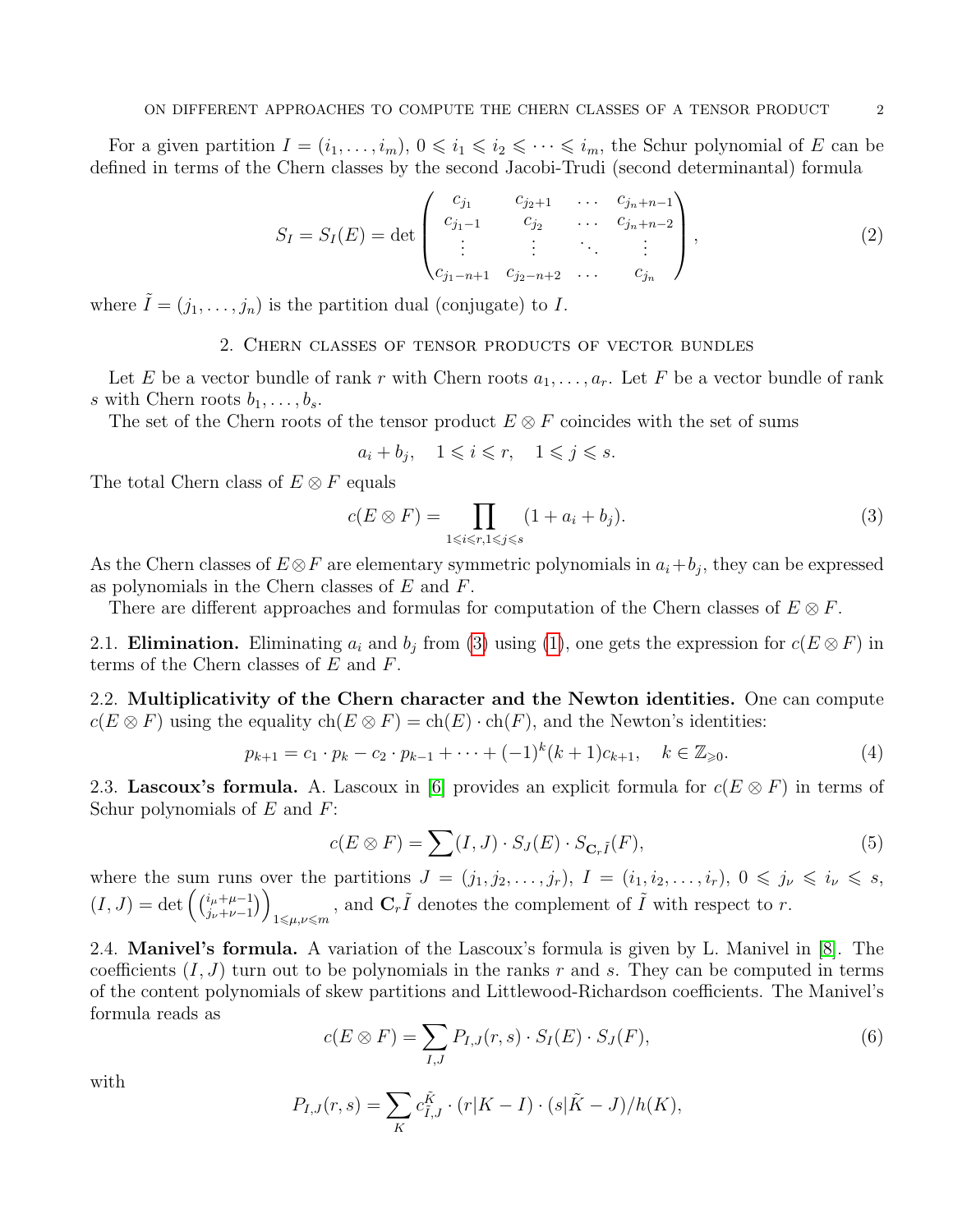where  $c_{\tilde{I},J}^{\tilde{K}}$  are Littlewood-Richardson coefficients (cf. [\[7,](#page-3-3) p. 142]), which can be non-zero only if  $I \subset K$ and  $J \subset \tilde{K}$ ,  $h(K)$  is the product of all hook-lengths of K, and the polynomials  $(r|K - I)$ ,  $(s|\tilde{K} - J)$  $(in r \text{ and } s \text{ respectively})$  are the quotients of the content polynomials of the corresponding partitions (cf. [\[7,](#page-3-3) p. 15]).

## 3. Comparison of different approaches

The approaches mentioned above have been implemented in the library chern.lib [\[3\]](#page-3-0) for the computer algebra system SINGULAR  $[2]$ . An informal description of the library is presented in  $[5]$ .

The implementation of the Manivel's formula uses the Littlewood-Richardson calculator by Anders Koch  $[1]$  (via the interface  $[4]$  for SINGULAR).

The diagram below shows the times needed to compute the Chern classes of all possible tensor products of vector bundles E and F such that  $rank(E \otimes F) = N$ .

Unsurprisingly, the elimination approach turns out to be the slowest one (for big  $N$ ). The approach using the multiplicativity of the Chern character is the fastest one. The Lascoux's formula is the second fastest approach. Its modification by Manivel is the second slowest one. For small N using the Manivel's formula is even more time consuming that elimination.

Computation of the Chern classes of tensor product: performed on Intel(R)  $Xeon(R)$  CPU E7-4850 @ 2.000Ghz with 188.9GB of RAM



Appendix A. The code in Singular

We provide here the SINGULAR code used to test different implementations. LIB "chern.lib"; // procedure that computes all pairs (a, b) with ab=n proc PRD(int n){...} // the test procedure that computes the Chern classes // of all tensor products of rank N proc TST(int N) {